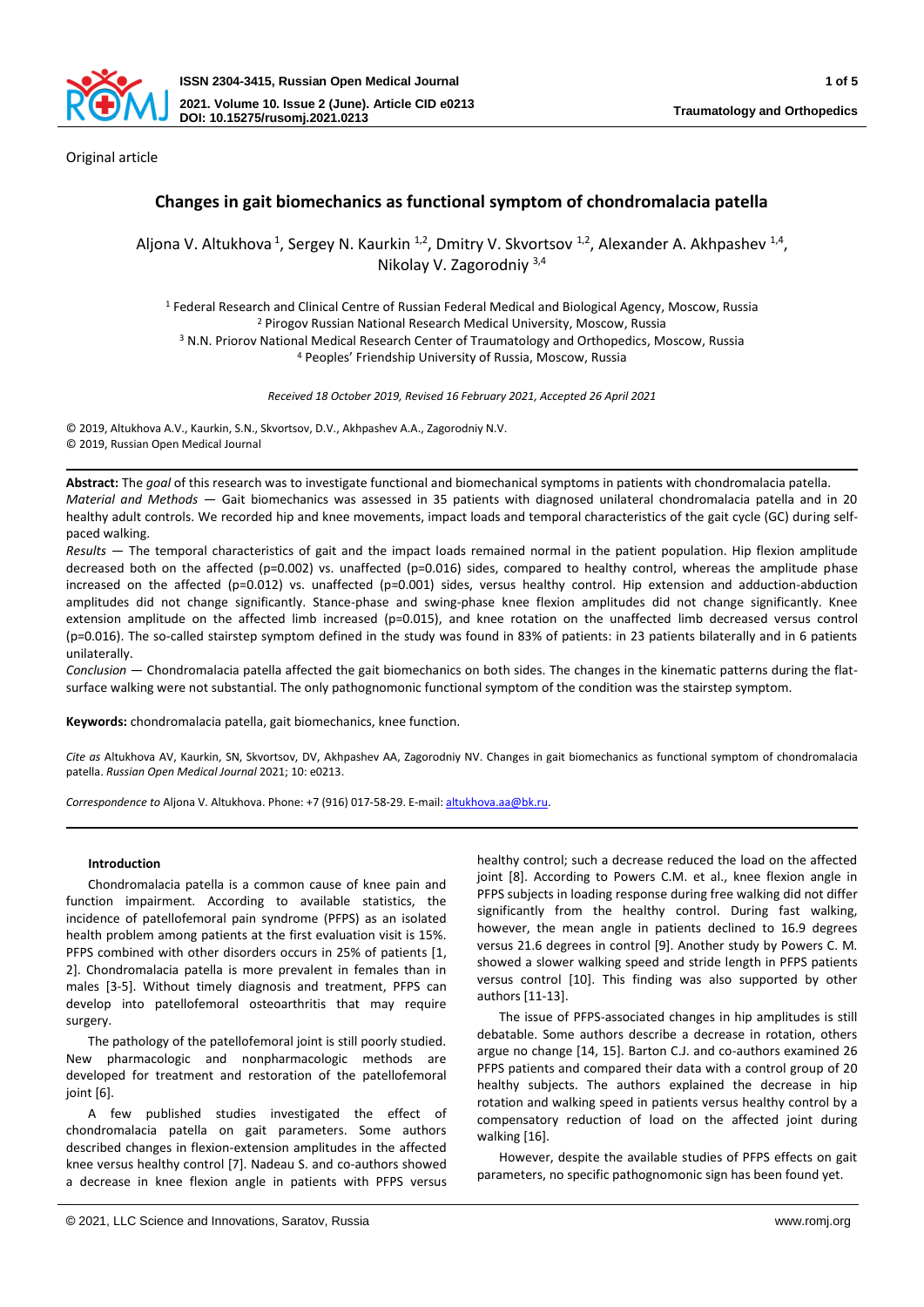

The goal of this study was to assess the functional and biomechanical symptoms in patients with chondromalacia patella.

#### **Material and Methods**

## *Study groups*

The patient group included 35 subjects with unilateral chondromalacia patella. The inclusion criteria for patients were as follows: anterior knee pain of unclear etiology; absence of X-ray and MRI evidence of patellofemoral osteoarthritis. The exclusion criteria for patients were as follows: presence of X-ray and MRI evidence of patellofemoral arthrosis; patellofemoral dysplasia; high or low position of the patella; lobular patella; damaged menisci, hyaline cartilage and/or ligaments of the knee; inflammatory process in the knee.

There were 20 females and 15 males in the patient group; their mean age was 33.6 years (ranging 22 to 67).

The control group included 20 adult healthy subjects, 14 males and 6 females. Their mean age was 29.7 years.

### *Methods of biomechanical study*

Biomechanical gait analysis was performed according to the procedure described in our earlier study [17]. Five sensors of a IMU mocap complex were placed on the sacrum, the upper third of each thigh and the lower third of each leg and fixed with special cuffs. Walking movements and temporal parameters were then recorded while the subject was walking a distance of 10 metres at a self-chosen speed. For the subsequent analysis, we derived gait cycles from accelerometer data, calculated mean goniometry for hip and knee movements during the gait cycle and calculated the temporal parameters of the gait cycle. Thus, we obtained goniometry of hip and knee motions in three mutually perpendicular planes and vertical acceleration curves for the shinfixed sensors.



**Figure 1. Measured amplitudes (A,Ta) and phases (Х, Tx) in hip (left graph) and knee (right graph) goniometry.**

#### **Table 1. Temporal parameters of gait cycle and load amplitude at the beginning of the stance phase**

| Control                    |
|----------------------------|
| 1.2(1.1, 1.2)              |
| 50.1 (49.5, 50.3)          |
| $-1.7$ ( $-1.8$ , $-1.6$ ) |
|                            |

Data presented as mean with low and upper quartiles – Me (LQ, UQ). p-level, comparition with control group.

#### **Table 2. Hip movement amplitudes**

| Parameter          | Affected                              | Unaffected                            | Control                      |
|--------------------|---------------------------------------|---------------------------------------|------------------------------|
| $T_{x1}$           | $5.7(4.1, 7.6)$ , p=0.012             | $6.5$ (4.6, 9.8), p=0.001             | 4.3(1.5, 5.2)                |
| $T_{a1}$           | 21.7 (18.7, 25.3), p=0.002            | 22.2 (19.4, 26.4), p=0.016            | 27.4 (23.1, 29.4)            |
| $T_{x2}$           | 56.6 (55.3, 57.6), p=0.500            | 56.8 (55.6, 58.0), p=0.164            | 56.0 (54.2, 57.6)            |
| $T_{a2}$           | $-12.1$ ( $-15.1$ , $-7.1$ ), p=0.259 | $-12.3$ ( $-15.1$ , $-9.8$ ), p=0.181 | $-10.5$ ( $-13.4$ , $-7.7$ ) |
| T <sub>adduc</sub> | 14.2 (12.4, 17.1), p=0.377            | 14.0 (11.0, 16.9), p=0.675            | 13.1 (10.3, 17.6)            |
| $T_{rot.}$         | 12.1 (9.8, 14.4), p=0.820             | 10.6 (7.7, 14.5), p=0.294             | 13.0 (8.7, 15.9)             |
|                    |                                       |                                       |                              |

Data presented as mean with low and upper quartiles – Me (LQ, UQ). p-level, comparition with control group.

## **Table 3. Knee movements**

| Parameter | Affected                   | Unaffected                 | Control           |
|-----------|----------------------------|----------------------------|-------------------|
| x1        | 17.1 (16.3, 18.2), p=0.643 | 16.8 (15.5, 18.5), p=0.546 | 16.9 (14.9, 18.3) |
| a1        | 19.3 (15.0, 22.1), p=0.552 | 21.1 (16.1, 22.7), p=0.868 | 19.1 (17.5, 23.4) |
| x2        | 41.3 (39.4, 45.3), p=0.088 | 43.9 (40.9, 45.3), p=0.965 | 44.1 (42.3, 45.2) |
| a2        | 10.7 (6.2, 12.8), p=0.015  | 8.4 (4.4, 13.0), p=0.164   | 5.4(3.7, 10.8)    |
| x3        | 73.6 (72.9, 75.3), p=0.868 | 74.7 (73.1, 75.5), p=0.220 | 74.2 (73.1, 75.1) |
| a3        | 67.9 (64.5, 72.2), p=0.582 | 67.0 (63.5, 70.7), p=0.340 | 68.3 (65.7, 72.2) |
| Adduction | 15.3 (12.0, 19.2), p=0.930 | 16.2 (10.9, 20.9), p=0.637 | 15.6 (12.0, 23.9) |
| Rotation  | 17.9 (15.0, 23.5), p=0.495 | 15 (12.9, 19.7), p=0.016   | 19.9 (14.9, 23.9) |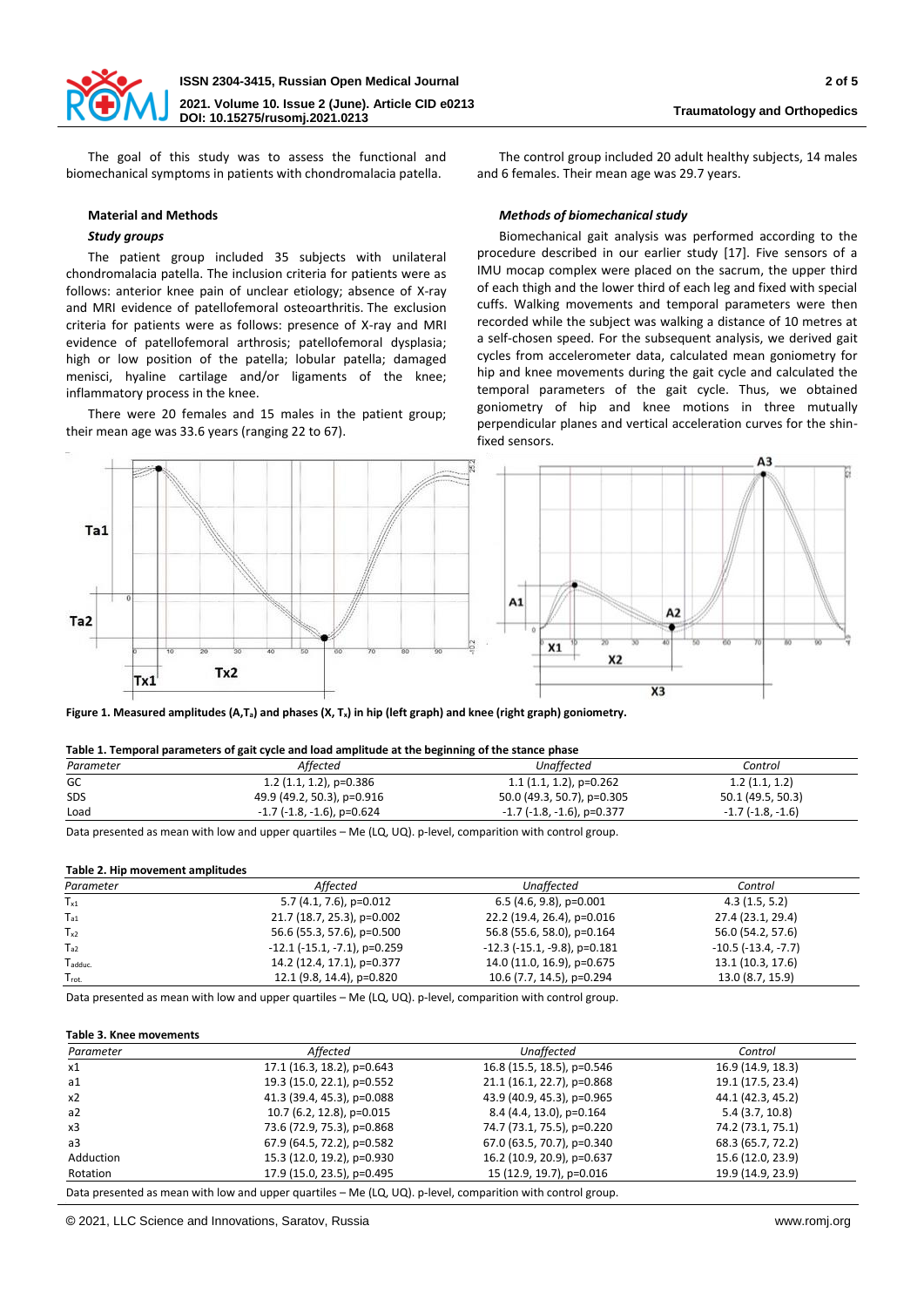



**Figure 2. The stairstep symptom is marked with an arrow.**

Eight gait cycles were evaluated for each subject. We did not assess the variability of parameters during the steady-state walking at a self-chosen pace because it was low in subjects of our patient group even with mild functional disorders [18-20].

#### *Measured variables*

The following temporal variables were assessed: gait cycle (GC, seconds); stance phase (SP, % of GS); double support phase (DS, % of GS); first double support phase (DS1, %); second double support phase (DS2, %); single support phase (SS, %); start of second double support, defined as the time period from the start of GC until the heel strike of the opposite foot (SDS, %).

Impact load was assessed by the variable 'Load' measured in g's (acceleration of gravity) at the beginning of the stance phase.

Movements of the joints were assessed as follows (*Figure* 1): for hip flexion-extension, we recorded maximum flexion amplitude at the beginning of SP ( $T_{a1}$ , degrees) and the phase of the amplitude ( $T_{x1}$ , % of GC), as well as maximum extension amplitude ( $T_{a2}$ , degrees) and its phase ( $T_{x2}$ , % of GC).

For knee flexion-extension movements, we recorded the amplitude and the phase of first flexion (A1 and X1, respectively), the amplitude and the phase of extension (A2 and X2, respectively), and the amplitude and the phase of second flexion with a maximum in the swing phase (A3 and X3).

For abduction-adduction and rotation movements of both joints, we recorded total and a maximum amplitude over the GC.

#### *Statistical analysis*

The collected data were processed by standard ANOVA using Statistica 12 software. Medians and quartiles (25% percentile; 75% percentile) were calculated. The normality of data distribution was not verified due to small sample size; therefore, the significance of the differences was analyzed using the Wilcoxon Mann-Whitney test, with p<0.05 set as the level of statistical significance. Patient data obtained for the affected vs. unaffected sides were compared with the relevant data from the healthy controls.

#### **Results**

The results of the biomechanical study are presented in *Tables* 1-3. *Table* 1 presents temporal parameters of gait cycle and impact loads.

The temporal parameters of gait cycle and the impact loads remained normal on both affected and unaffected sides.

The hip joint data in *Table* 2 shows a significant decrease in flexion amplitude  $(T_{a1})$  versus control both on affected (p=0.002) and unaffected (p=0.016) sides at the beginning of the support phase. In addition, the amplitude phase  $(T<sub>x1</sub>)$  on the affected (p=0.012) and unaffected sides (p=0.001) was significantly prolonged compared with control. The amplitude of hip joint extension  $(T_{a2})$  did not change significantly. Adduction-abduction  $(T_{\text{adduc.}})$  and rotation  $(T_{\text{rot.}})$  movements also showed no change.

The first knee flexion amplitude (A1) and the maximum swingphase amplitude (A3) did not change significantly. The extension amplitude during the single support phase (A2) was significantly increased on the affected limb compared with healthy control (p=0.015).

Abduction-adduction movements showed no significant changes as well. Rotation movements on the unaffected side were significantly reduced compared to healthy control (p=0.016).

Initial examination of the patient knee goniometry revealed a specific feature that we called the *stairstep symptom*. The *stairstep* on the curve reflects a short interruption in a first flexion of the joint (*Figure* 2).

The subsequent analysis for the symptom prevalence among the study patients showed that 83% of the patients had the stairstep symptom either on both sides (23 patients) or on the affected side only (6 patients), while another 6 patients did not have the symptom. Thus, the stairstep symptom may be associated with the presence of chondromalacia patella.

#### **Discussion**

The results of the biomechanical analysis of walking, as well as of hip and knee movement, showed minor functional differences between healthy controls and patients, both on the affected and unaffected sides.

Flexion in both hip joints was slightly reduced. Maximum flexion at the beginning of the stance phase occurred significantly later and also on both sides. Although insignificantly, both symptoms reduced the walking speed in this study, which was consistent with literature data [9, 16, 21]. We did not find any changes in hip adduction-abduction and rotation movements. Yet, some authors [15] noted a change in hip rotation amplitude, which was a sign of developing gait abnormalities in patients with PFPS. However, the applied model and marker placement in that study did not allow proper recording of hip rotation movements. Besides, the study differed from ours in design, because the walking was done on a treadmill.

According to our data, patients had functionally normal movements in both knees. Yet, the available literature describes changes in flexion-extension amplitudes of the affected knee [15]. P. Levinger and W. Gilliard [22] reported the presence of certain changes in gait biomechanics parameters in such patients. However, their study methodology used data of a different type and it was not possible to compare their findings with ours.

Thus, the analysis of standard gait biomechanical parameters failed to detect any specific pathognomonic symptoms caused by the affected joint, with the only exception of the *stairstep symptom*. The reason why the knee begins to behave this way requires a further study. So far, we can assume that at the very beginning of the stance phase, when the flexion has just started,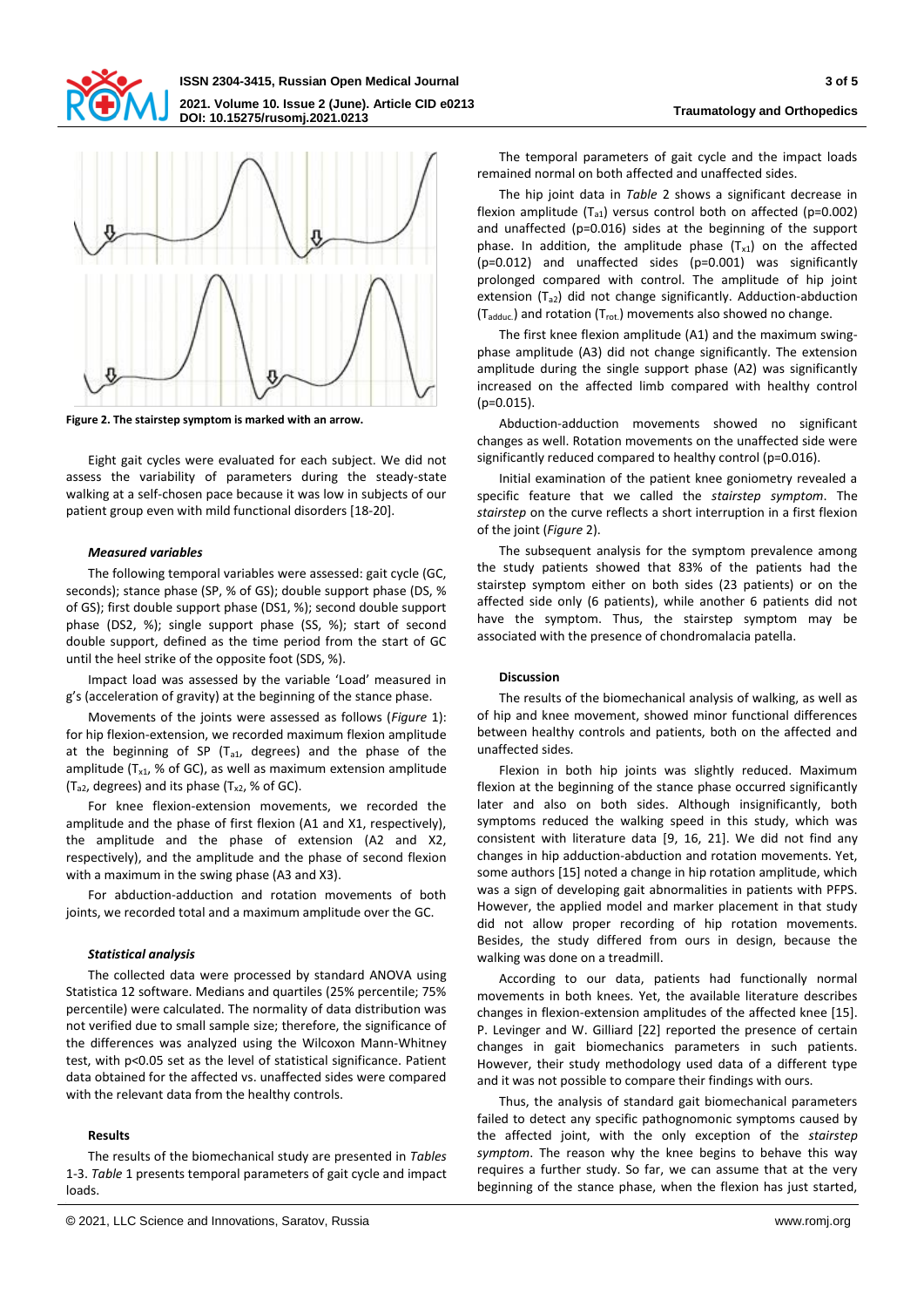

there is an obstacle to further flexion, e.g., incongruity of articular surfaces or a pain syndrome, which briefly and transiently interrupts the joint movement.

#### **Conclusion**

Chondromalacia patella affects the gait biomechanics on both sides, affected and unaffected. The changes in kinematics while walking on a flat surface were not substantial, without significant abnormalities and functional asymmetries. The only functional symptom that could be associated with chondromalacia patella was the stairstep symptom. According to our data, it remains unclear why the symptom is more often detected on both sides. Whether it is an early symptom or the well-known phenomenon of a healthy limb repeating the pattern of movements of the affected limb [23] should be a subject of further research.

#### **Conflicts of Interest**

The authors declare no conflicts of interest.

#### **Ethical approval**

All study procedures involving human subjects were performed in accordance with the ethical standards of the institutional and/or national research committee and with 1964 Declaration of Helsinki and its later amendments or comparable ethical standards.

#### **References**

- 1. Kulyaba TA, Kornilov NN. Chondromalacia and other injuries of the cartilage of the knee joint. (M94.2, M94.8) Clinical recommendations. Ministry of Health of the Russian Federation 2016; 36 p. Russian. [http://kokb45.ru/wp-content/uploads/2018/06/Hondromalyatsiya-i](http://kokb45.ru/wp-content/uploads/2018/06/Hondromalyatsiya-i-drugie-povrezhdeniya-hryashha-kolennogo-sustava.pdf)[drugie-povrezhdeniya-hryashha-kolennogo-sustava.pdf.](http://kokb45.ru/wp-content/uploads/2018/06/Hondromalyatsiya-i-drugie-povrezhdeniya-hryashha-kolennogo-sustava.pdf)
- 2. Akilzhanov KR, Zhanaspaev MA. Diagnosis of orthopedic pathology of patellofemoral joint. Literature review. *Science and Healthcare* 2018; 20(5): 31-41. Russian. https://www.elibrary.ru/item.asp?id=36793675.
- 3. Vora M, Curry E, Chipman A, Matzkin E, Li X. Patellofemoral pain syndrome in female athletes: A review of diagnoses, etiology and treatment options. *Orthop Rev (Pavia)* 2017; 9(4): 7281. <https://doi.org/10.4081/or.2017.7281>
- 4. Habusta SF, Coffey R, Ponnarasu S, Griffin EE. Chondromalacia Patella. 2020 Oct 27. In: StatPearls. Treasure Island (FL): StatPearls Publishing. 2021. [https://pubmed.ncbi.nlm.nih.gov/29083563.](https://pubmed.ncbi.nlm.nih.gov/29083563)
- 5. Boling M, Padua D, Marshall S, Guskiewicz K, Pyne S, Beutler A. Gender differences in the incidence and prevalence of patellofemoral pain syndrome. *Scand J Med Sci Sports* 2010; 20(5): 725-730. [https://doi.org/10.1111/j.1600-0838.2009.00996.x.](https://doi.org/10.1111/j.1600-0838.2009.00996.x)
- 6. Prokhorova ES. Correction of functional disorders of the musculoskeletal system in patients with patellofemoral pain syndrome. PhD Dissertation. Moscow, Russia. 2018; 116 p. Russian. [https://www.elibrary.ru/item.asp?id=42613366.](https://www.elibrary.ru/item.asp?id=42613366)
- 7. Farrokhi S, O'Connell M, Fitzgerald GK. Altered Gait Biomechanics and Increased Knee-Specific Impairments in Patients with Coexisting Tibiofemoral and Patellofemoral Osteoarthritis. *Gait Posture* 2015; 41(1): 81-85[. https://doi.org/10.1016/j.gaitpost.2014.08.014.](https://doi.org/10.1016/j.gaitpost.2014.08.014)
- 8. Nadeau S, Gravel D, Hebert LJ, Arsenault AB, Lepage Y. Gait study of patients with patellofemoral pain syndrome. *Gait Posture* 1997; 5(1): 21-27[. https://doi.org/10.1016/S0966-6362\(96\)01078-8.](https://doi.org/10.1016/S0966-6362(96)01078-8)
- 9. Powers CM, Heino JG, Rao S, Perry J. The influence of patellofemoral pain on lower limb loading during gait. *Clin Biomech (Bristol, Avon)* 1999; 14(10): 722-728[. https://doi.org/10.1016/s0268-0033\(99\)00019-](https://doi.org/10.1016/s0268-0033(99)00019-4) [4.](https://doi.org/10.1016/s0268-0033(99)00019-4)
- 10. Powers CM, Perry J, Hsu A, Hislop HJ. Are patellofemoral pain and quadriceps femoris muscle torque associated with locomotor

function? *Phys Ther* 1997; 77(10): 1063-1075. [https://doi.org/10.1093/ptj/77.10.1063.](https://doi.org/10.1093/ptj/77.10.1063) 

- 11. Levinger P, Gilleard W. The heel strike transient during walking in subjects with patellofemoral pain syndrome. *Phys Ther Sport* 2005; 6(2): 83-88[. https://doi.org/10.1016/j.ptsp.2005.02.005.](https://doi.org/10.1016/j.ptsp.2005.02.005)
- 12. Paoloni M, Mangone M, Fratocchi G, Murgia M, Saraceni VM, Santilli V. Kinematic and kinetic features of normal level walking in patellofemoral pain syndrome: more than a sagittal plane alteration. *J Biomech* 2010; 43(9): 1794-1798. [https://doi.org/10.1016/j.jbiomech.2010.02.013.](https://doi.org/10.1016/j.jbiomech.2010.02.013)
- 13. Willson JD, Sharpee R, Meardon SA, Kernozek TW. Effects of step length on patellofemoral joint stress in female runners with and without patellofemoral pain. *Clin Biomech (Bristol, Avon)* 2014; 29(3): 243–247[. https://doi.org/10.1016/j.clinbiomech.2013.12.016.](https://doi.org/10.1016/j.clinbiomech.2013.12.016)
- 14. Pohl MB, Patel C, Wiley JP, Ferber R. Gait biomechanics and hip muscular strength in patients with patellofemoral osteoarthritis. *Gait*  Posture 2013; 37(3): 440-444. [https://doi.org/10.1016/j.gaitpost.2012.08.017.](https://doi.org/10.1016/j.gaitpost.2012.08.017)
- 15. Dillon PZ, Updyke WF, Allen WC. Gait analysis with reference to chondromalacia patellae. *J Orthop Sports Phys Ther* 1983; 5(3): 127- 131[. https://doi.org/10.2519/jospt.1983.5.3.127.](https://doi.org/10.2519/jospt.1983.5.3.127)
- 16. Barton CJ, Levinger P, Webster KE, Menz HB. Walking kinematics in individuals with patellofemoral pain syndrome: a case-control study. *Gait Posture* 2011; 33(2): 286-291. [https://doi.org/10.1016/j.gaitpost.2010.11.022.](https://doi.org/10.1016/j.gaitpost.2010.11.022)
- 17. Skvortsov D, Kaurkin S, Goncharov E, Akhpashev A. Knee joint function and walking biomechanics in patients in acute phase anterior cruciate ligament tear. *International Orthopaedics (SICOT)* 2020; 44: 885-891. [https://doi.org/10.1007/s00264-020-04485-1.](https://doi.org/10.1007/s00264-020-04485-1)
- 18. Kirtley C. Clinical gait analysis: theory and practice. Edinburgh; New York: Elsevier. 2005; 328 p. [https://www.elsevier.com/books/clinical](https://www.elsevier.com/books/clinical-gait-analysis/9780443100093)[gait-analysis/9780443100093.](https://www.elsevier.com/books/clinical-gait-analysis/9780443100093)
- 19. Winter D. A. Biomechanics and motor control of human gait: normal, elderly and pathological. 2nd ed. Waterloo, Ont.: University of Waterloo Press, 1991; 143 p.
- 20. Perry J, Burnfield J. Gait Analysis: Normal and Pathological Function. 2nd Ed. Slack Incorporated, New Jersey, 2010. 551 p.
- 21. Arazpour M, Bahramian F, Abutorabi A, Nourbakhsh ST, Alidousti A, Aslani H. The Effect of Patellofemoral Pain Syndrome on Gait Parameters: A Literature Review. *Arch Bone Jt Surg* 2016; 4(4): 298- 306[. https://pubmed.ncbi.nlm.nih.gov/27847840.](https://pubmed.ncbi.nlm.nih.gov/27847840)
- 22. Levinger P, Gilleard W. Tibia and rearfoot motion and ground reaction forces in subjects with patellofemoral pain syndrome during walking. *Gait Posture* 2007; 25(1): 2-8. [https://doi.org/10.1016/j.gaitpost.2005.12.015.](https://doi.org/10.1016/j.gaitpost.2005.12.015)
- 23. Skvortsov DV. Diagnosis of locomotor pathology with toolware: gait analysis, stabilometry. Moscow, Russia: T.M. Andreeva, 2007; 640 p. Russian. [https://rehabrus.ru/Docs/Diagn\\_dvig\\_patalogii\\_2007.pdf.](https://rehabrus.ru/Docs/Diagn_dvig_patalogii_2007.pdf)

#### *Authors:*

**Aljona V. Altukhova** – MD, Research Scientist, Federal Research and Clinical Center of Russian Federal Medical and Biological Agency, Moscow, Russia. [https://orcid.org/0000-0003-3777-6294.](https://orcid.org/0000-0003-3777-6294)

**Sergey N. Kaurkin** – MD, PhD, Senior Research Scientist, Federal Research and Clinical Center of Russian Federal Medical and Biological Agency, Moscow, Russia[. https://orcid.org/0000-0001-5232-7740.](https://orcid.org/0000-0001-5232-7740) 

**Dmitry V. Skvortsov** – MD, PhD, Head of the Federal Research and Clinical Center of Russian Federal Medical and Biological Agency, Moscow, Russia; Professor, Department of Rehabilitology and Sports Medicine, Pirogov Russian National Research Medical University, Moscow, Russia. [https://orcid.org/0000-0002-2794-4912.](https://orcid.org/0000-0002-2794-4912)

**Alexander A. Akhpashev** – MD, PhD, Chair of the Department of Traumatology and Orthopedics, Academy of Postgraduate Education at Federal Research and Clinical Center of Russian Federal Medical and Biological Agency; Peoples' Friendship University of Russia, Moscow, Russia. [https://orcid.org/0000-0002-2938-5173.](https://orcid.org/0000-0002-2938-5173)